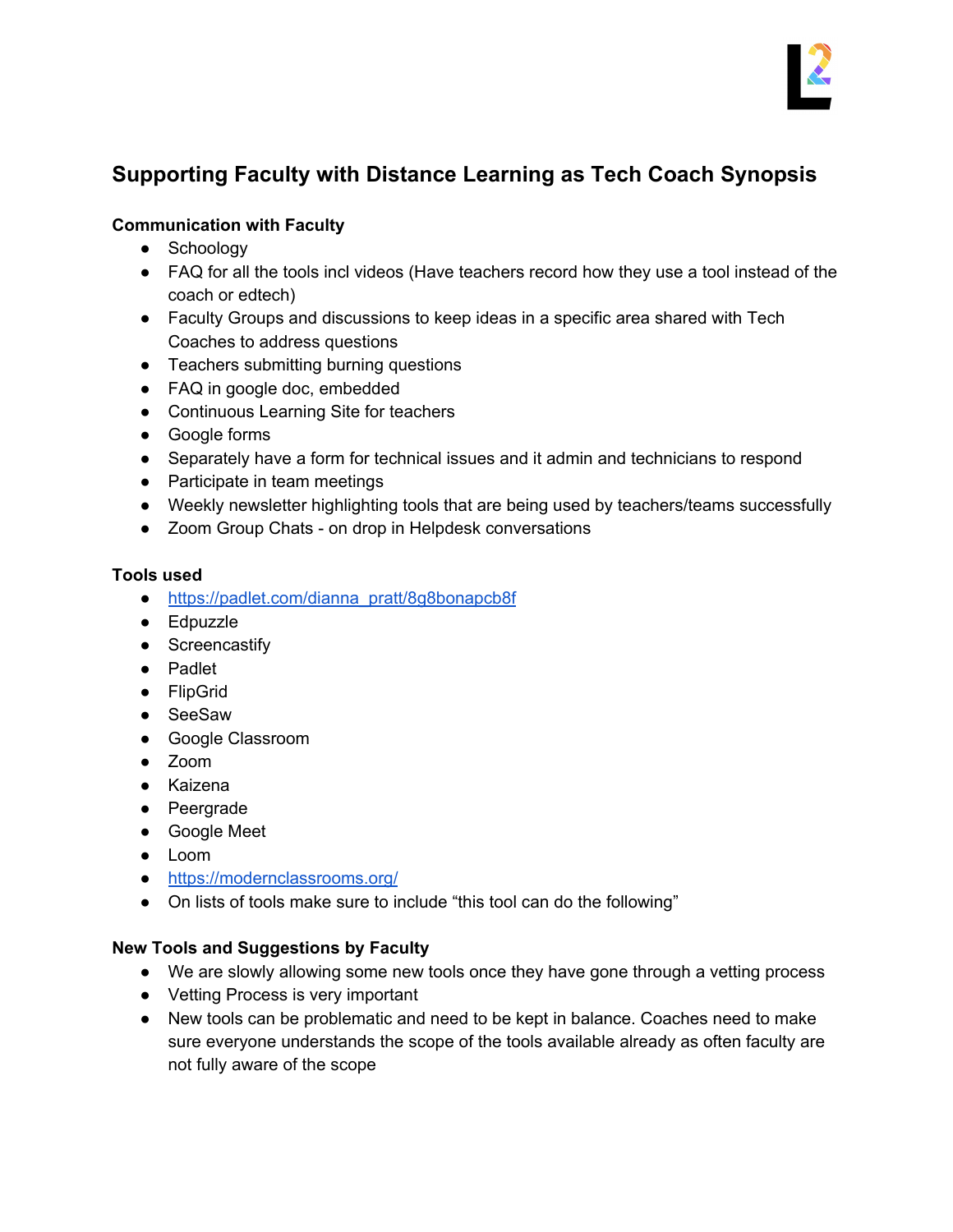

- Initially stick to what everyone knows, however in the long run schools need to find a way to add additional tools, especially if the official tech tool list was rather low to start with
- Library assistants have been used to support the vetting process, especially also in regard to privacy and GDPR requirements
- Faculty are more engaged with technology and finding the best for their subjects
- Reflections after initial emergency start to distant learning what worked ? what not? What do we need to adjust moving into longer term distant learning? Did our tools support our teachers or do we need to add new ones, remove others?

### **Collaboration / Quality Control**

- Collaboration within teams is critical
- Lack of collaboration within teams leads to pressure from stakeholders especially parents - the market will decide on quality
- Guidelines need to be simple and highlight clear expectations
- Engaged admin setting and highlighting expectations
- Sharing of positive pedagogy used by teachers/teams
- Leadership should be visible and engaged across all levels

## **Supporting Faculty with Learning Tools**

- Tech coaches have transformed more into a help desk
- Bombarded by questions be mindful of burnout
- Patience and support with a lot of empathy
- Once we return to school be much more firm to have faculty mandatory partake in training on tech tools as many are now scrambling within an emergency environment
- Preempt questions by offering vidoes / FAQ site to have a place to refer them to instead of answering the same questions over and over again, these should include technical problems with wifi/computer/email
- All support needs to go through a help ticket. Students and parents can apply for a help ticket through home room teacher only as often some queries can be solved by the teacher
- Automated reply to every tech coach email with links to FAQ and support sites
- Official office hours for tech coaches and general tech support
- Have a Level 1 / Level 2 help support. Initially have the tech support answer what they can before having coaches involved which reduces the pressure on coaches
- As time moves on less support is needed with known platforms and tech coaches will gain time to look into evaluation and enhancement of tools recommended